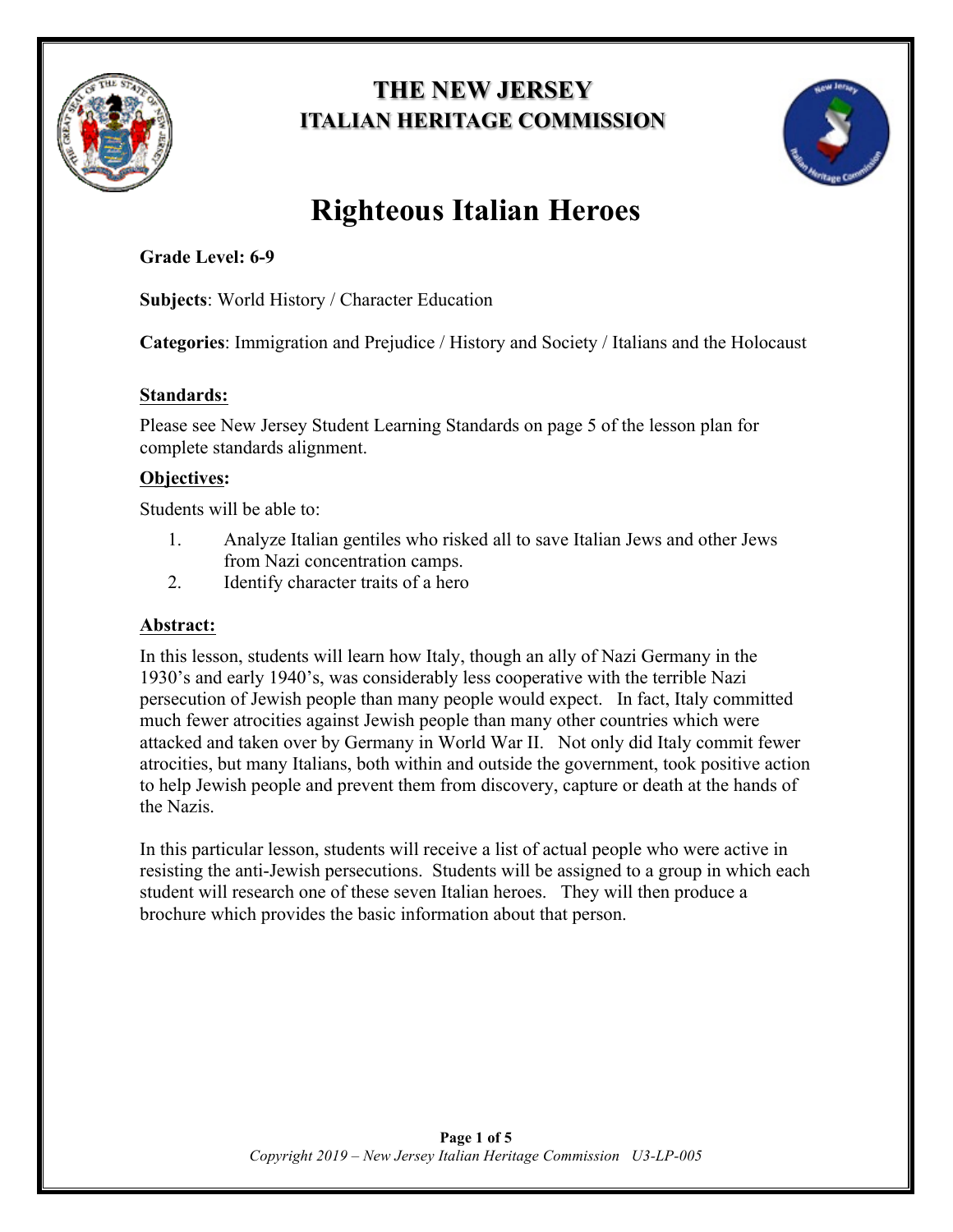#### **Key Terms:**

| <b>Concentration Camps</b> | Labor and Death camps organized by the Nazi to<br>concentrate slave labor and those destined for systematic<br>execution.                                  |
|----------------------------|------------------------------------------------------------------------------------------------------------------------------------------------------------|
| Gentile                    | A non-Jew                                                                                                                                                  |
| Holocaust                  | The attempted extermination of the Jewish population and<br>other "undesirables" of Europe by the German Nazis.                                            |
| Nazi                       | The force called The National Socialist German Workers'<br>Party in Germany under the leadership of Adolf Hitler.<br>They ruled Germany from 1933 to 1945. |
| Righteousness              | In accordance with virtue or morality.                                                                                                                     |

#### **Background:**

Historically, Italy's treatment of its resident Jewish population, though by no means stellar, compares well when juxtaposed with many of its neighbors to the north and east. In 1848, the independent Italian Kingdom and Sardinia and Piedmont under the House of Savoy emancipated Jews from their confinement in special ghettos. The Jews were given civil and political equality with Catholic Italians. They no longer had to hide their ethnic and religious identities in the Savoy kingdom, nor later in the subsequent descendent Kingdom of Italy.

By the time Benito Mussolini (*Il Duce*) and the Fascists took control of Italy in 1924, Italian Jews had nearly assimilated into Italian society. Many Italian Jews had even joined the Fascist Party, had participated in the March on Rome to take power, and had held high government posts.

In 1929 Mussolini entered into the Italian Concordant with the Vatican; thus, Italy then recognized Roman Catholicism as the official state religion. Subsequently, in 1930 Mussolini's government passed the Falco Laws that sanctioned the idea of a type of entente (or understanding) between Italy and non-Catholic religions. These laws contradicted article 8 of the Italian constitution that had allowed freedom of religion.

After he had later entered into an alliance with Nazi Germany in 1938, Mussolini produced his *Manifesto of Italian Racism*. He asserted that Italians were part of the "pure race" along with the Aryans. Italy then expelled Jews from all public services, such as the army and public schools. Many Jews quickly looked to escape Italy, in case the environment for Jews denigrated to the deleterious situation that fellow Jews were experiencing in Germany.

In 1940 Italy joined the German war against France and the Allied nations. To show solidarity with his German ally, Mussolini then ordered the Italian army to attack the Jewish ghettos throughout Italy. After *Il Duce* was overthrown in 1943, Germany marched into northern Italy, reinstated Mussolini, and quickly began to round up Italian Jews for deportation to Nazi concentration camps. Many Jews fled hoping to find shelter in the Alps, or in Roman Catholic convents, and monasteries. Others joined the resistance movement.

Nearly 8,000 Jews were taken from Italy and sent to the Nazi death camps, where over 95% of them were put to death. Forty thousand Italian Jews, however, were spared the horrors of Nazi death camps because courageous Italian citizens, Catholic clergy and

> **Page 2 of 5** *Copyright 2019 – New Jersey Italian Heritage Commission U3-LP-005*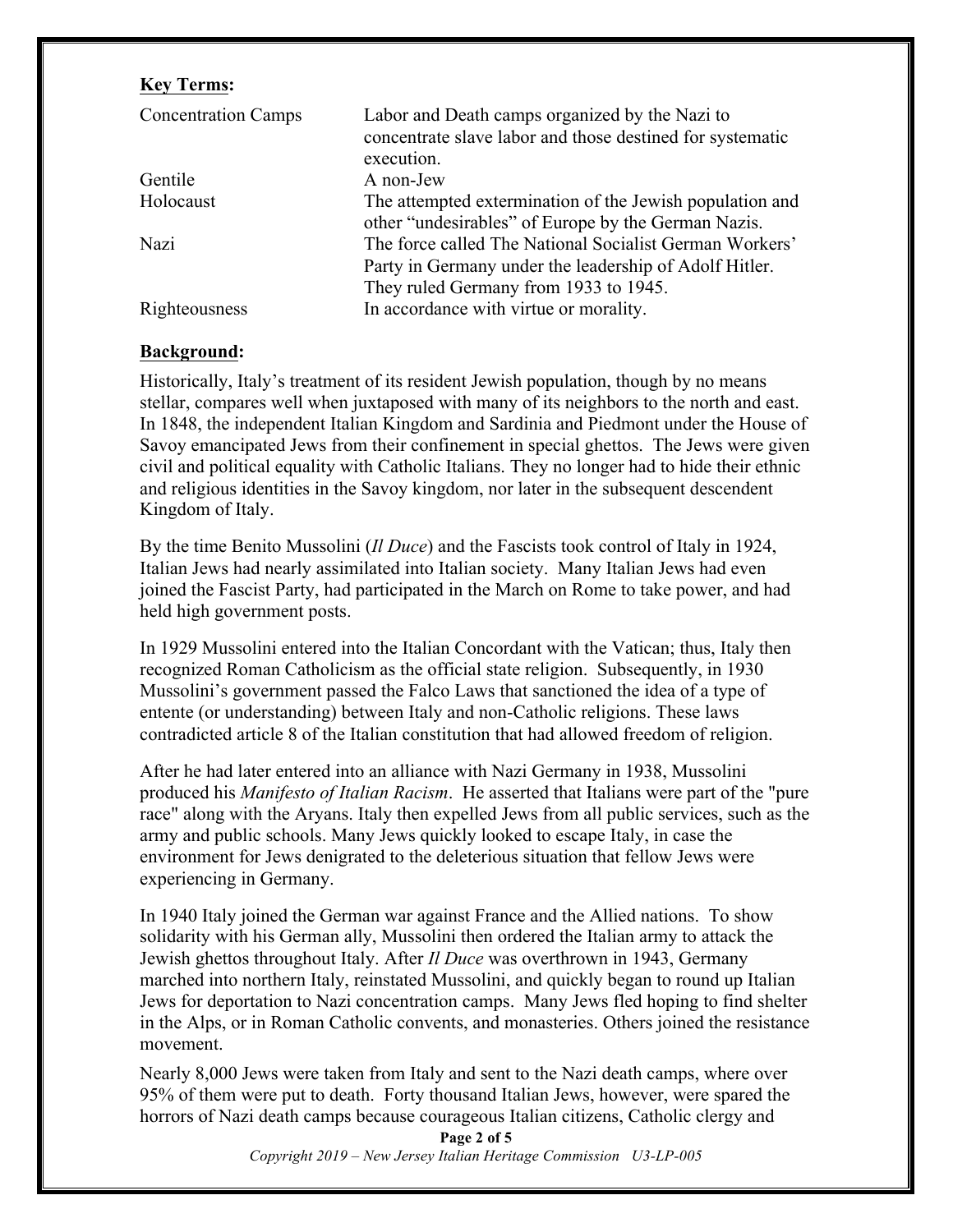religious orders, government officials, and even military officers daringly helped Italian Jews escape to southern Italy, then under Allied control. Many Italian individuals risked their lives and property to save their Jewish countrymen. Over 80% of the Italian Jews survived the Holocaust, in most cases, because of the heroic efforts of their gentile fellow citizens.

#### **Procedures:**

- I. Give students some background regarding the actions of many Italians during World War II and their relationships with their Jewish Italian neighbors, both before and during the war.
- II. Show students a copy of a brochure as a model.
- III. Break students up into seven equal groups.
- IV. Assign students the following names:
	- a. Mother Donata
	- b. Giorgio Perlasca
	- c. Don Arrigo Beccari
	- d. Cardinal Dalla Costa
	- e. Don Raimondo Viale
	- f. Padre Ruffino Niccacci
	- g. Mother Mary Xavier Marteau
- V. Instruct students to research their assigned person's role in rescuing Jews from Nazi concentration camps.
	- a. Each group will prepare a tri-fold brochure that advances their particular person as a true, courageous hero.
	- b. On the first page:
		- i. Title
		- ii. Picture or symbol
		- iii. Subtitle
	- c. On the second page:
		- i. Have students write a paragraph or two about how the Nazis had put German Jews and Jews from conquered and Axis countries into concentration camps.
		- ii. Include a picture and caption.
	- d. On the third page:
		- i. Have students write a paragraph describing the Italian government's treatment of Jewish citizens prior to Fascist Italy's alliance with Nazi Germany.
		- ii. Include a picture and caption.
	- e. On the fourth page:
		- i. Have students write a paragraph about how the Nazis began to send Italian Jews to concentration camps once they occupied Italy in 1943.
		- ii. Include a picture and caption.
	- f. On the fifth page:

#### **Page 3 of 5**

*Copyright 2019 – New Jersey Italian Heritage Commission U3-LP-005*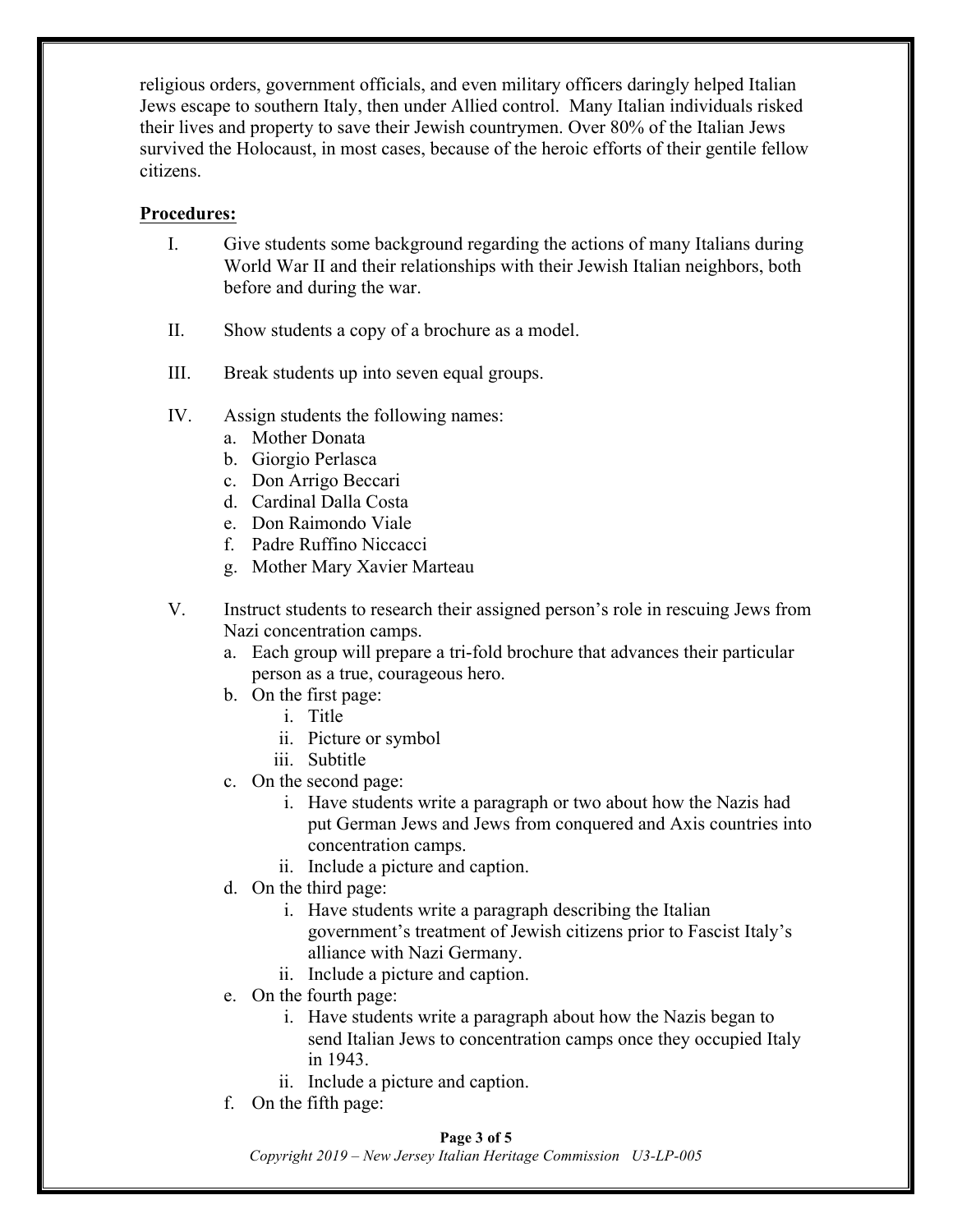- i. Students will introduce their hero and tell how he or she contributed to saving Italian Jews from the concentration camps, at grave risk to his or her own safety or prosperity.
- ii. Include a picture and caption.
- g. On the sixth page:
	- i. Have students explain why their hero was courageous and why he or she should serve as a model of a heroic person.
- VI. Have students present their brochure to the class and in their presentation, explain why their person is truly a heroic courageous figure.

#### **Homework:**

Have students write a letter to the present Italian government (**Il Ministro dell'Interno**), requesting that they take measures to acknowledge their particular person as a national hero.

#### **Resources:**

- $\checkmark$  "Father Brunacci, Holocaust Hero," A Long History and Cultural Heritage. http://www.npr.org/templates/story/stor.php?storyId=1803895
- $\checkmark$  Robert A. Graham, S.J, "The Vatican & the Holocaust: 860,000 Lives Saved -The Truth About Pius XII & the Jews," Jewish Virtual Library: A Project of AICE.

http://www.jewishvirtuallibr.org/jsource/anti-semitism/piusdef.html

- $\checkmark$  Mary McGrory, "Italy's Heroes of the Holocaust". https://www.washingtonpost.com/archive/politics/1993/12/02/italys-heroes-ofthe-holocaust/2e525796-a836-4c17-b1a8-dd317d2127b3/
- $\checkmark$  Jewish Memoirists: The Role of Memory in the Discourse of Identity. http://academic.brooklyn.cuny.edu/modlang/carasi/articles/memorialistica2.html
- $\checkmark$  "Jews in Italy: A Long History and Cultural Heritage". http://www.initaly.com/regions/ethnic/jewish.htm
- ü Margherita Marchione. *Yours Is a Precious Witness: Memoirs of Jews and Catholics in Wartime Italy*, Paulist Press, 1997;

# **New Jersey Student Learning Standards Social Studies**

**Page 4 of 5** *Copyright 2019 – New Jersey Italian Heritage Commission U3-LP-005*